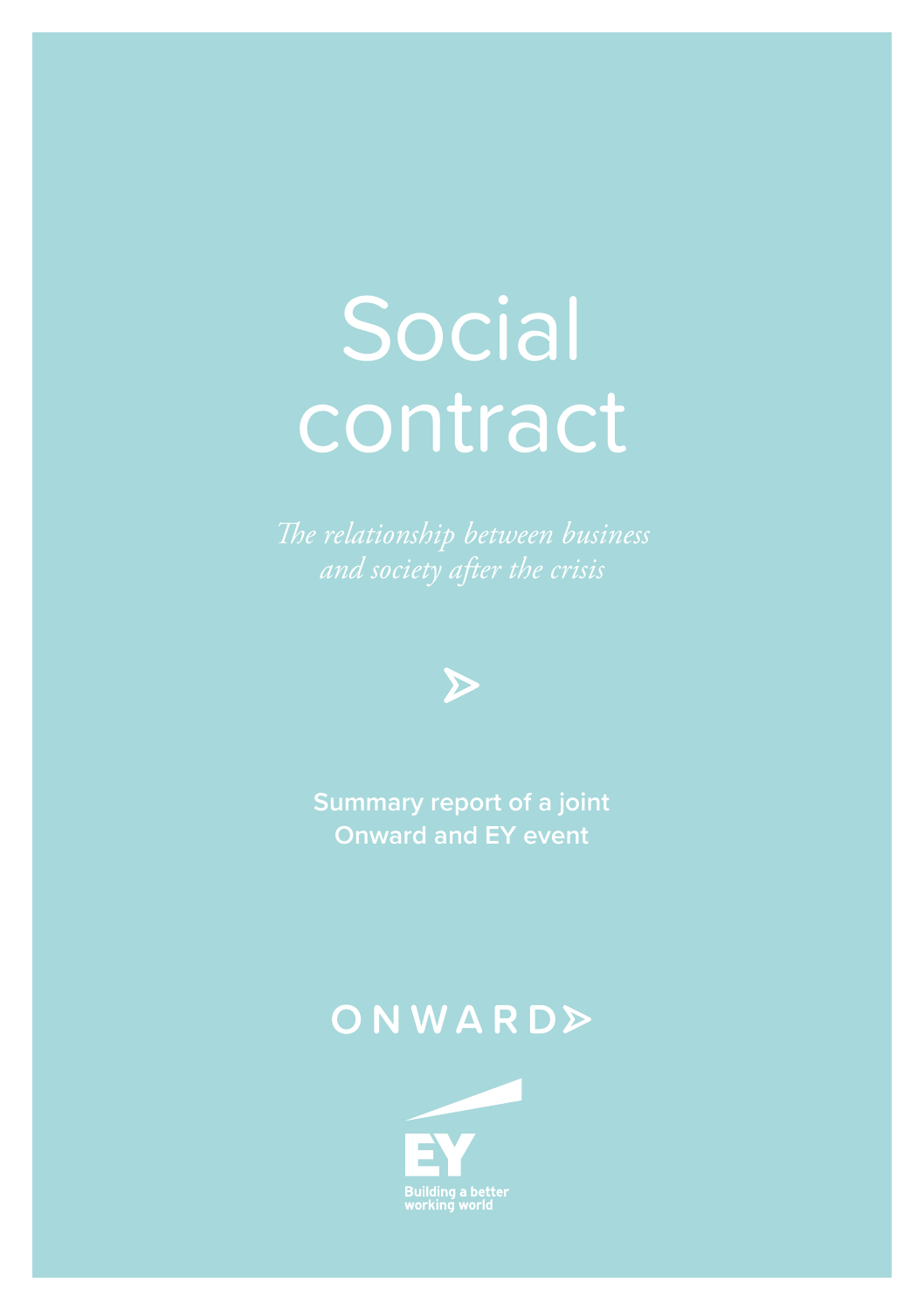#### **About Onward**

Onward is a not-for-profit thinktank registered in England and Wales (no. 11326052). Our mission is to renew the centre right for the next generation, by coming up with bold new ideas and reaching out to new groups of people.

You can find out more about us on our website at [www.ukonward.com](http://www.ukonward.com) and @ukonward on all major social media.

### **About EY**

EY exists to build a better working world, helping create long-term value for clients, people and society and build trust in the capital markets. Enabled by data and technology, diverse EY teams in over 150 countries provide trust through assurance and help clients grow, transform and operate. Working across assurance, consulting, law, strategy, tax and transactions, EY teams ask better questions to find new answers for the complex issues facing our world today.

EY refers to the global organization, and may refer to one or more, of the member firms of Ernst & Young Global Limited, each of which is a separate legal entity. Ernst & Young Global Limited, a UK company limited by guarantee, does not provide services to clients. Information about how EY collects and uses personal data and a description of the rights individuals have under data protection legislation are available via ey.com/privacy. EY member firms do not practice law where prohibited by local laws. For more information about our organization, please visit ey.com

### **About this report**

This summary report is a record of a panel event held in June 2021, hosted by Onward and supported by EY.

For more information, or to explore how you might partner with Onward in future, please contact [office@ukonward.com](mailto:office@ukonward.com).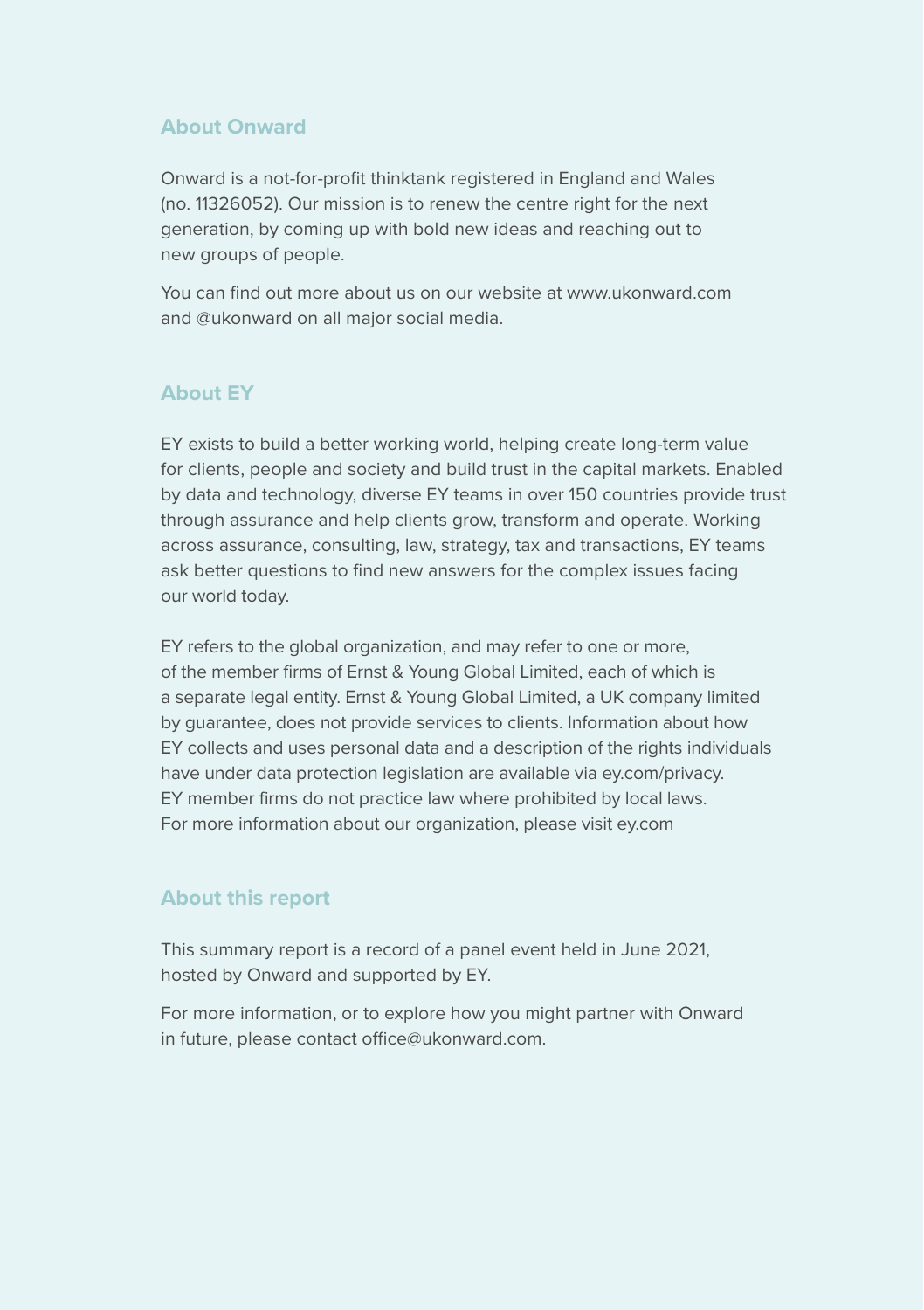### **Contents**

| Foreword by Will Tanner, Onward                  | $\overline{\mathbf{A}}$ |
|--------------------------------------------------|-------------------------|
| Introduction by Hywel Ball, EY                   | 5                       |
| Summary                                          | 7                       |
| Conclusion                                       | 12                      |
| Refreshing the rulebook, Prof. Vanessa Knapp OBE | 13                      |
| Evolving economies, John Penrose MP              | 14                      |
| A new deal for workers, Janet Williamson         | 15                      |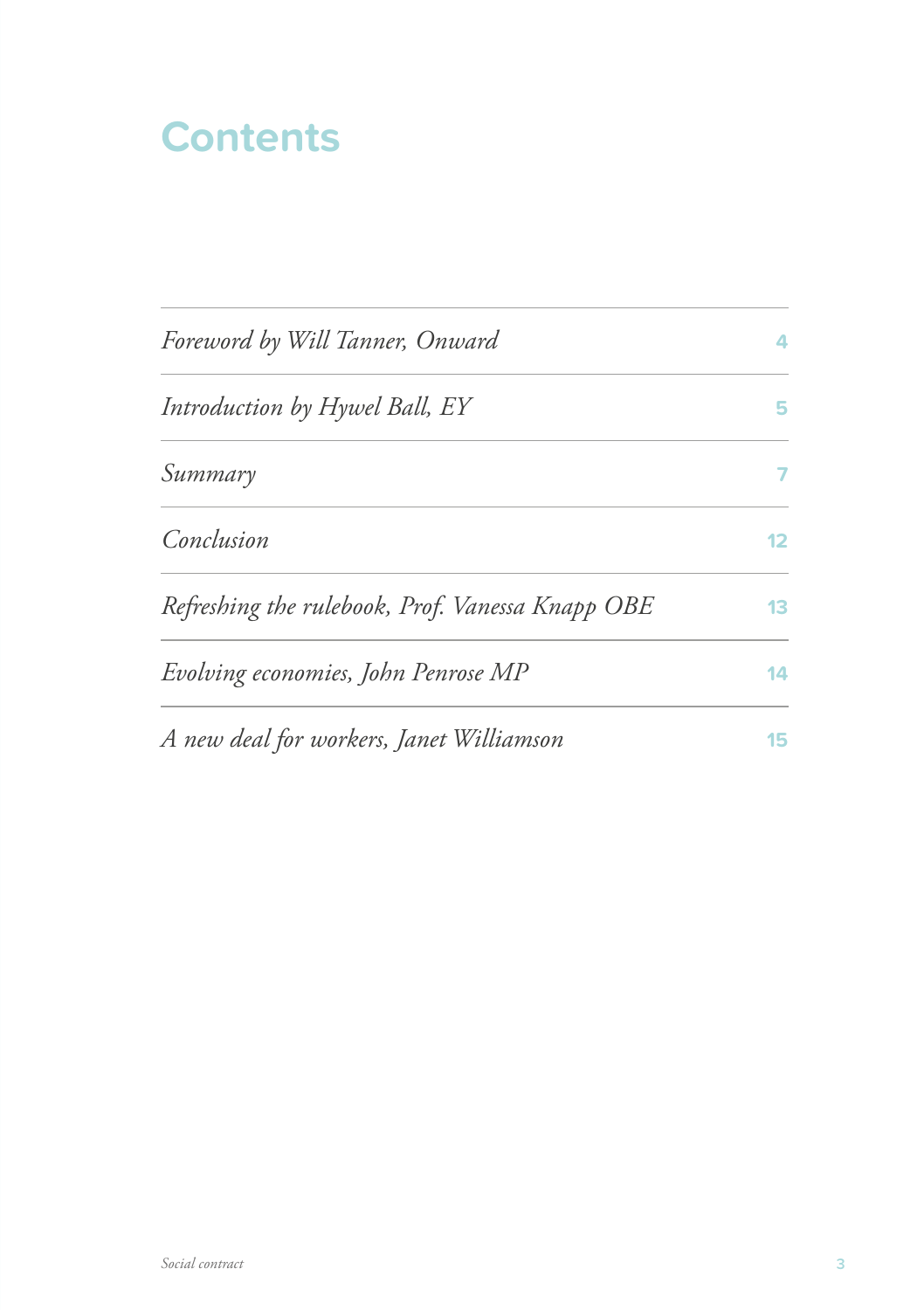### **Foreword**

The lesson from history is that pandemics leave enduring social effects long after the R number has receded. The Black Death ended the practice of primogeniture. Cholera prompted the rise of municipal infrastructure. SARS refocused Asian societies on community selfsufficiency and technological resilience. How will post-pandemic Britain differ from it's pre-pandemic antecedent?

One area where change is inevitable is in the relationship between business and society. The pandemic has shown the best of British business – innovation on vaccines, action on financial support, hand-inglove partnership with government. But it has also shown frailties, in the form of insecure jobs, ill-judged bonuses and, at the extreme, the defence of vested interest over public safety. We should emerge from the pandemic – therefore – both more convinced of the power of markets to solve society's problems and more expectant that politicians can check any excess. This need not be a contradiction.

As this panel discussed, when government and business work together on shared goals it can lead to faster results, higher trust and lower costs for consumers and taxpayers. When Parliament feels compelled to legislate, it is not just a sign that this partnership has broken down but that action will likely be too late anyway. The consensus was that we need a new contract between business and society built around social voluntarism, not heavy handed legislation. We will need it. The challenges we face after the last year surpass even those of coronavirus during it: net zero, a new technological frontier, extreme interregional imbalances. All will require business and government working together hand in glove – just as they did in the vaccine taskforce and life science laboratories, in the bank branches and supermarkets, over the last year.



**Will Tanner** Director of Onward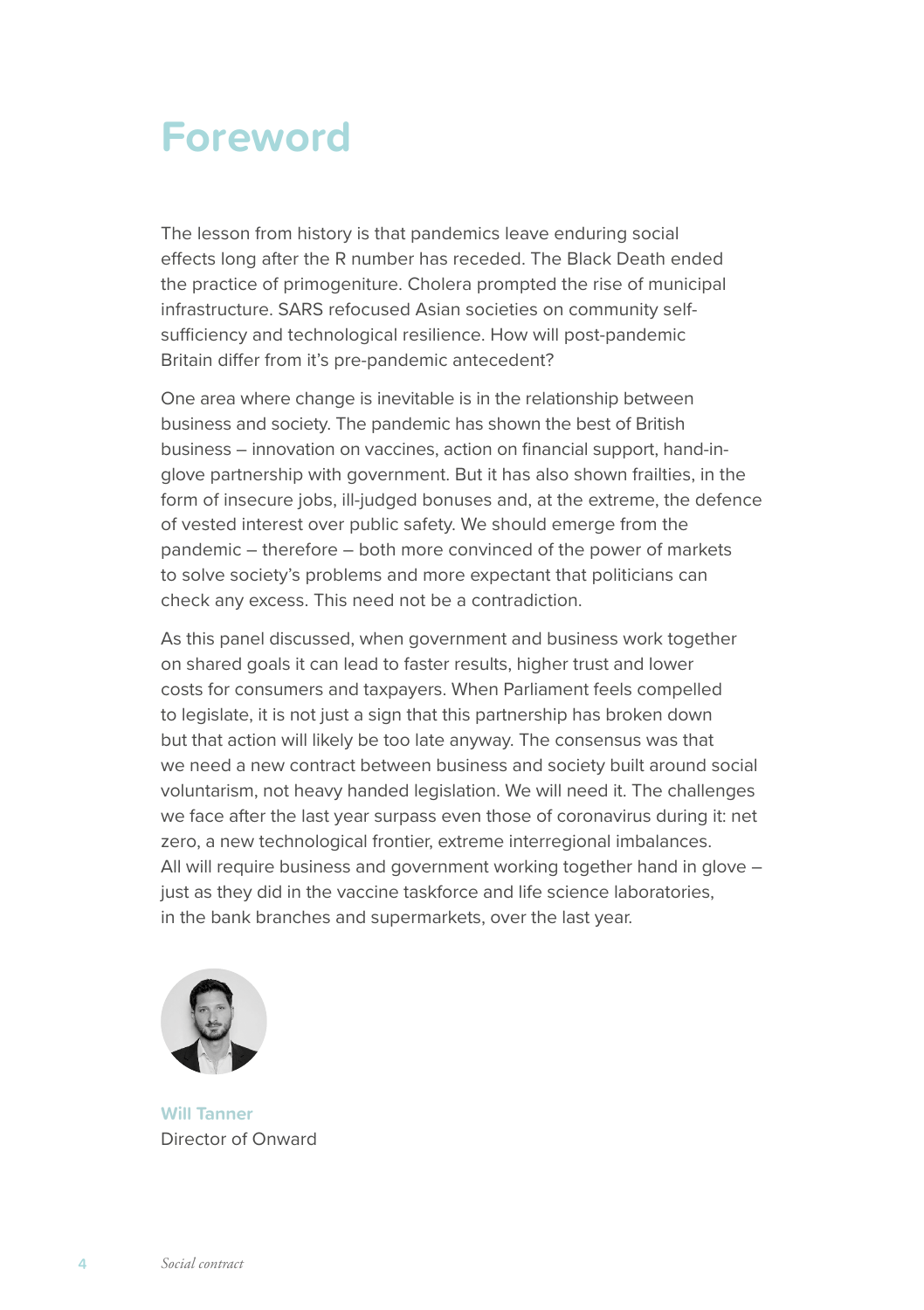### **Introduction**

The pandemic has shown that business can be a key part of the solution to global and societal challenges. As leaders look to reframe their future beyond COVID-19, they need to define how their companies will create sustainable value for their employees, investors, customers and society.

Through our own research, both in the UK and across Europe, we have observed how this – still ongoing – crisis has made it critical to reconsider the 'social contract' and reinforced the importance of a longterm value approach: it has increased the expectations of stakeholders – including employees and wider society – that organizations should play a more active role in tackling major societal issues, such as inequality and climate change. CEOs and boards have questioned and changed the role of their organisations in terms of who they are serving, the contribution they can make to society, and what constitutes value. Many have used these uncertain and anxious times to lead with increased purpose – focusing on employee well-being, developing products and services for frontline workers, making financial donations and cutting executive pay.

Businesses are increasingly aware of their environmental impact. Many now recognise that, rather than a trade-off between doing good and making a good return, the two actually align, with Long Term Value the common aim. Or, to put it more simply, leaders are increasingly seeing that there is no such thing as a long-term investment on an unsustainable planet.

As a firm, we encourage a coming together of governments, regulators, local authorities, corporations, investors and financial institutions to set objectives, develop opportunities, and address economic and social challenges as well as examine how corporate governance can enable companies to become more effective in creating value and inclusive growth for the long term, with a focus on initiatives that are within the control of organisations.

The Government's consultation and future work on audit and corporate governance reform could significantly contribute to achieving an ecosystem which better meets society's expectations. We've taken the demands of politicians and society very seriously and are already delivering some of the key elements of audit reform through the establishment of our UK Audit Board and other steps we are taking to create an operationally separate UK Audit practice. But it's crucial that wider governance, reporting and the scope of audit are also addressed.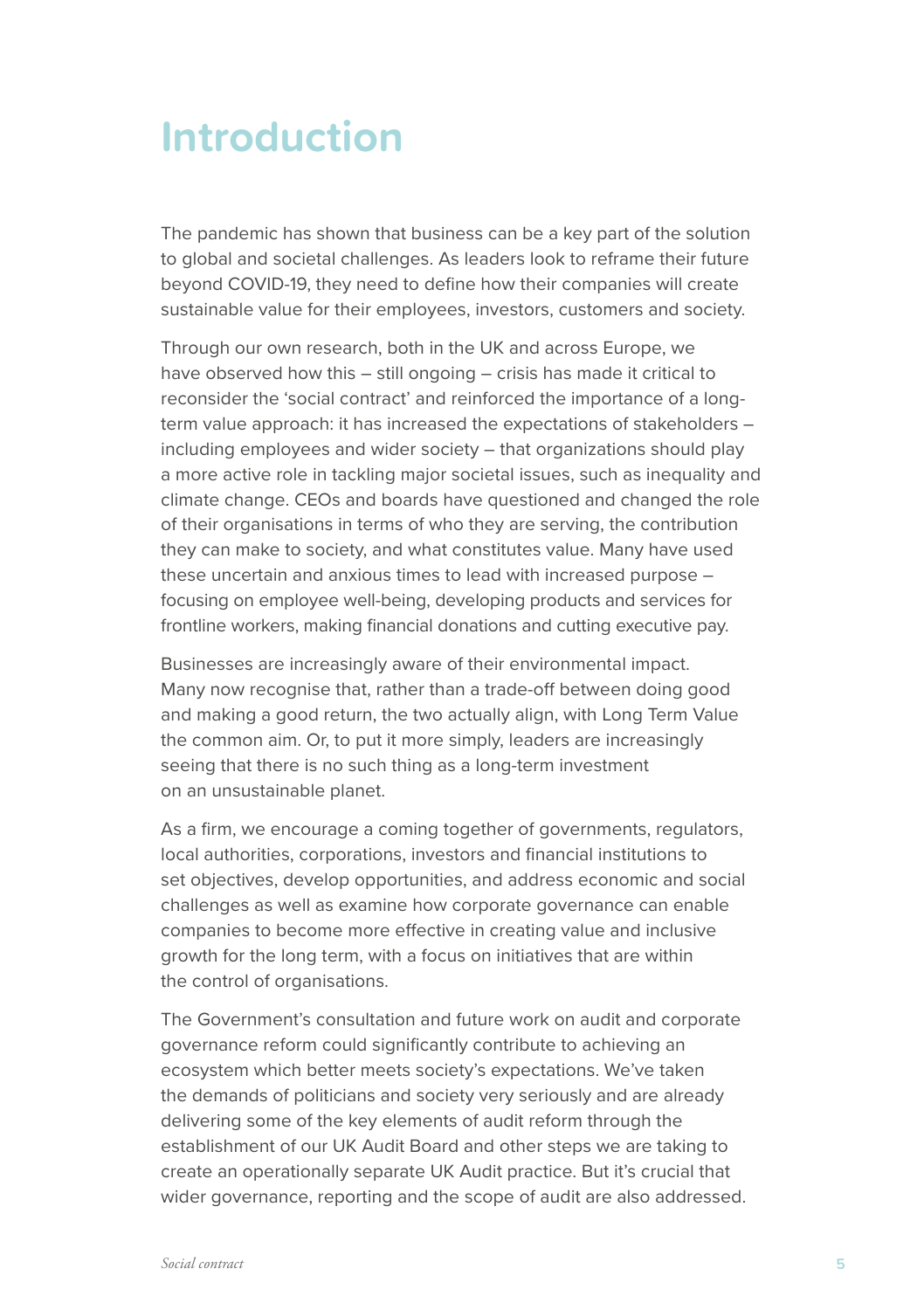As Chair of EY I am personally up for change – change we are bringing into effect – but we have always been clear that any reforms, in order to be effective, have to extend to the wider business ecosystem. Robust corporate frameworks support trust and for these to work effectively, there need to be appropriate checks and balances.

I am of the view that greater scrutiny and accountability supports attractiveness for investors – however the Government's key role will be to strike the right balance between new measures and allowing some of the reforms time to prove their merit and impact on the market before introducing additional remedies.



**Hywel Ball** UK Chair and UK&I Managing Partner, EY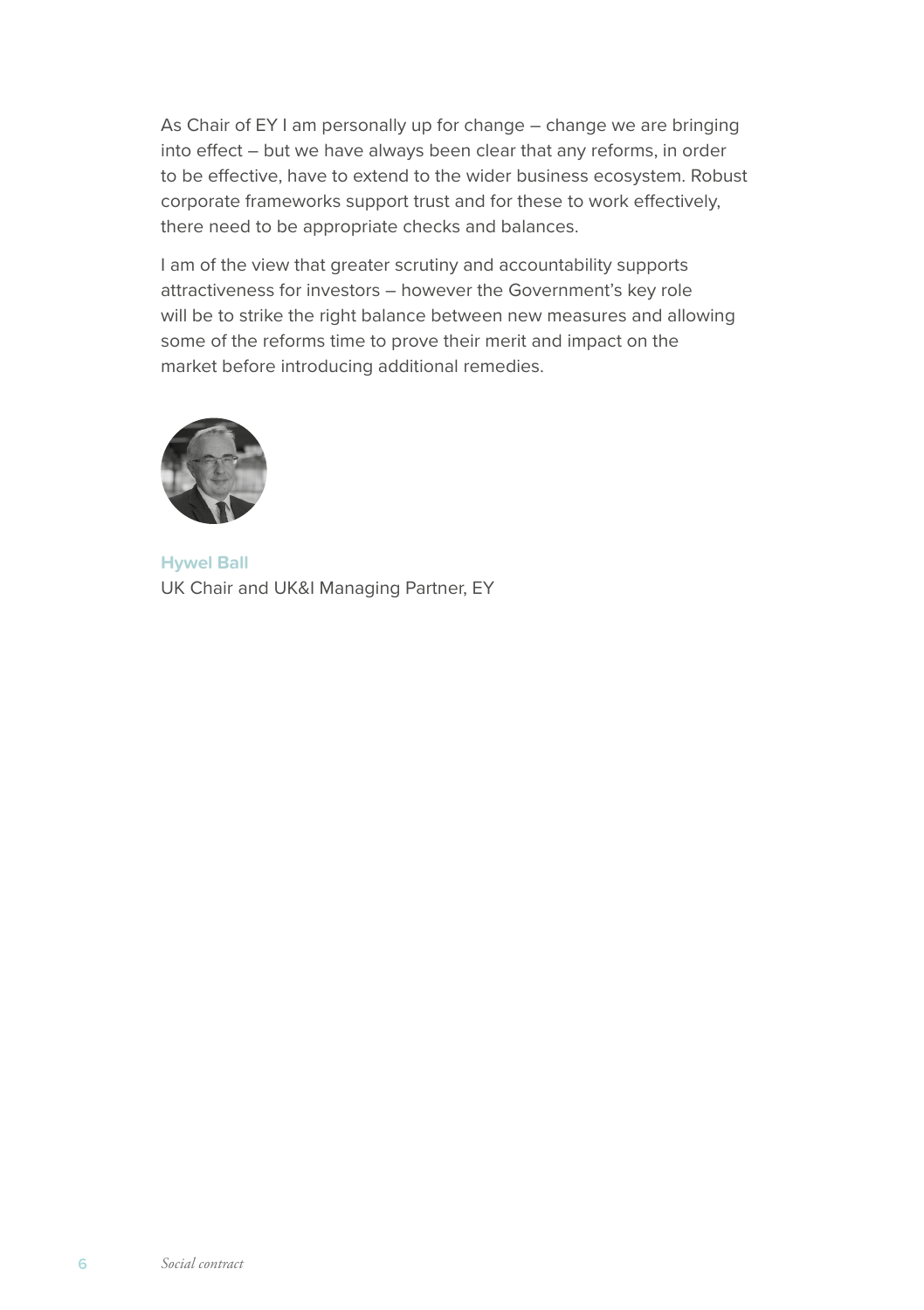### **Summary**

This discussion centred around the relationship between business and society, how it should be managed, what needs to be in place for it to work optimally and how the pandemic may have reframed it.

The overriding consensus was that there is a fine balance to be struck between allowing businesses to determine their own corporate behaviour and enacting legislation to decide it for them. It was felt Directors should be empowered to set goals and values for their businesses, and by meeting these they are delivering on their public duty. By upholding the UK Corporate Governance Code which encourages transparency towards stakeholders alongside proper auditing so financial difficulties do not go unnoticed, we can allow consumers to ultimately be the judge of good corporate behaviour. Legislation should therefore not seek to mold or influence behaviour but should instead exist to form the limits of what is acceptable.

The pandemic has had a mixed effect on this social contract. On a positive note, it brought public and private interests into the closest alignment in years. Businesses voluntarily put aside everyday operations to respond to the pandemic, regularly at the expense of profit maximisation, and showed their impressive agility in responding to the crisis. In addition it showed the huge value of our industry and supply chains, from getting food on the shelves to supplying the necessary equipment for testing.

It has also brought immense hardship and financial difficulty. This has resulted in businesses being forced to make difficult decisions over keeping staff, honouring offers of employment and staying afloat. Many have focused on the latter at the expense of workers' rights and salaries. As we recover from the pandemic we must be wary of the aftermath of the 2008 financial crisis which allowed many of the temporary measures to become permanent, at the expense of the workforce. It was remarked that this may necessitate greater corporate oversight and regulation, especially given the high levels of debt that businesses will be keen to offload.

#### **Key themes**

#### **1. There is a place for legislation, but only when existing checks and balances fail.**

There was a strong feeling amongst the panellists that we cannot, nor should we try to, legislate for good corporate behaviour.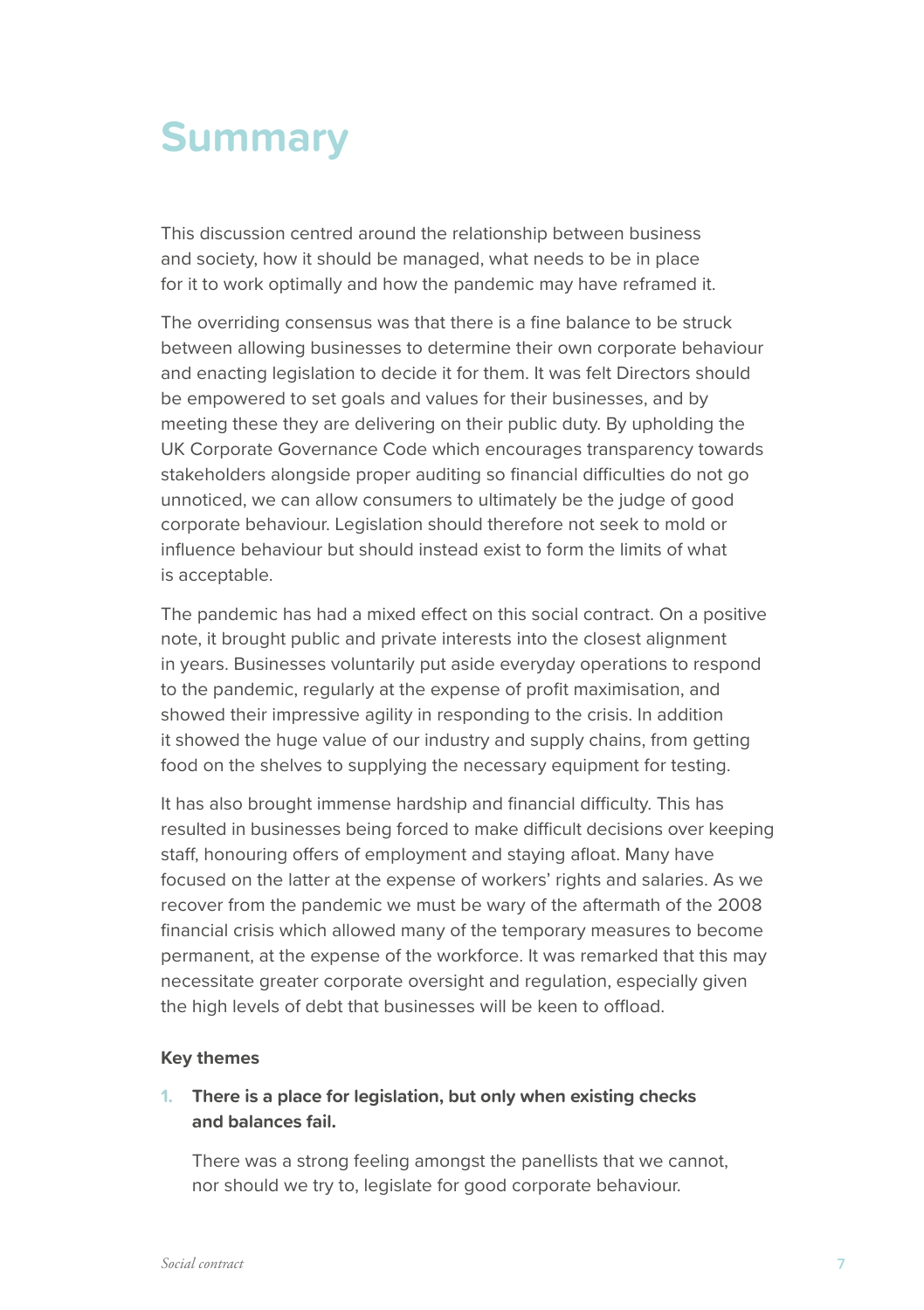This was largely put down to the difficulties surrounding creating and enforcing legislation.

One reason for this was that good corporate behaviour is incredibly difficult to define. Professor Vanessa Knapp OBE, Visiting Professor of Law at Queen Mary University of London, noted this in particular. She raised the concern that creating regulation which can sufficiently address the conduct of FTSE 100 companies alongside small sole traders would be incredibly challenging as it must be able to respond to both extremes. It is also not just a question of size but place, laws must apply to local companies and international ones alike, and therefore ensuring they are appropriate whilst also maintaining Britain's attractiveness is crucial.

As a result of the need for sensitive oversight, the ongoing consultation around structures of corporate governance and auditing was praised. In particular, Vanessa felt that it was important that the statutory powers attributed to the new Audit, Reporting and Governance Authority (ARGA) and the standards it enforces should be decided following proper consultation. It was felt this should then be phased in gradually, starting with larger businesses and then introduced further down the line if successful.

Another concern was raised around the cumbersome process of lawmaking. John Penrose MP cited that the process of passing a law, with various stages of consultation and readings, regularly renders the regulation out of date by the time it is passed. This long process is unlikely to be repeated annually and therefore it is almost certain to be outdated five years after the bill comes into law. Some felt that a better form of oversight is the UK Corporate Governance Code which is updated every year. This makes it well placed to adapt to the behaviour exhibited by businesses, rather than attempting to pre-empt it.

#### **2. Responsible behaviour must ultimately be championed by Directors and companies themselves.**

Following on from this theme, there was a consensus that where legislation does exist, it should be shaped by how business works in practice rather than in theory. Much more crucial is the Directors themselves who are best placed to balance competing interests and live up to their company commitments. The Corporate Governance Code plays an important role by preserving this practice, as Directors declare their purpose and how this will affect both their stakeholders and shareholders.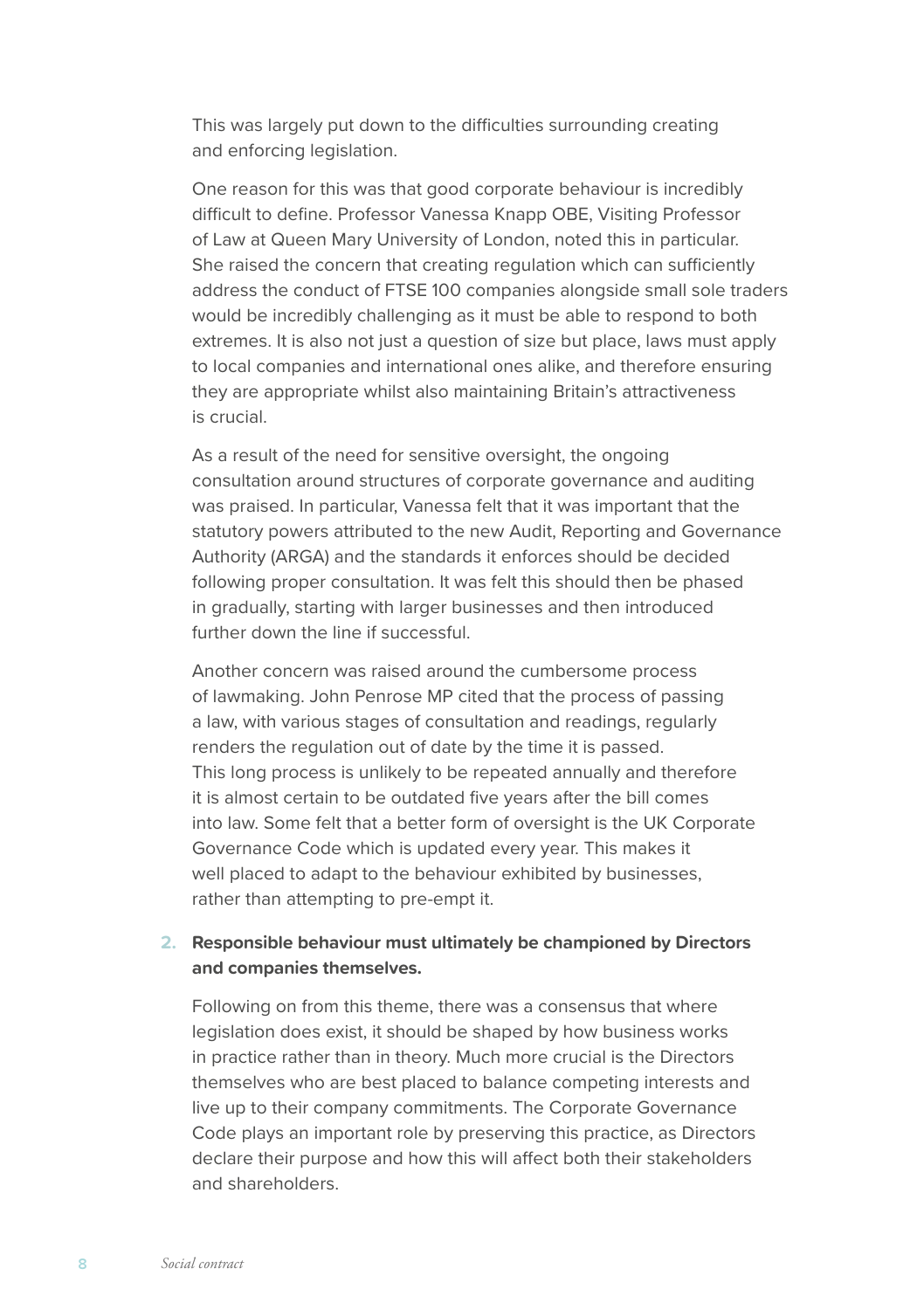To this end, voluntarism has a key role to play. But this cannot happen in a vacuum, maintaining stakeholder relationships is at the centre of corporate governance and only by recognising this can businesses create the greatest value. This is something that Hywel Ball, UK Chair and UK&I Managing Partner of EY, highlighted in particular. He touched on the fact that for stakeholders to truly hold businesses to account, they must be included in decision making. This is where proper auditing plays a very important role, by allowing a high degree of transparency and ensuring conduct is in the public interest. It was noted that whilst audit cannot be a guarantor of success, it can alert customers to when financial difficulties are looming. When such troubles do arise, it must once again be the Directors who balance competing interests.

#### **3. Business is fundamentally a good thing.**

Directors and employees should be granted sufficient agency to do what is best for their business. There was strong agreement that by trusting them to embody the company values, this is ultimately what will result in the greatest value for all stakeholders.

John Penrose MP touched on this in particular. He pointed to the fact that the private sector is a great thing which we all rely on. The pandemic has shown this greater than ever, by evidencing the importance of supply chains, for example. It was well publicised when testing capacity was limited that it was not because of a lack of individuals to provide tests but due to insufficient numbers of vials – exemplifying the many moving parts needed for a supply chain to work optimally. Outside of the immediate public health crisis, business enriches our lives by providing goods, services and diversity. It is important that businesses feel empowered to do just this. We should not try to separate a business' core purpose from its social value: it is not possible to offset or mitigate social harm through charitable activity. Businesses' should be contributing to society through their core products and services to customers.

Where regulation and government have a role, therefore, is fiercely protecting consumers to make sure that products are delivered fairly. This is why bodies like utilities regulators are so essential, not to adjust water and gas provider's purpose or practice, but to ensure the consumer always feels they have the power to make choices in a free market.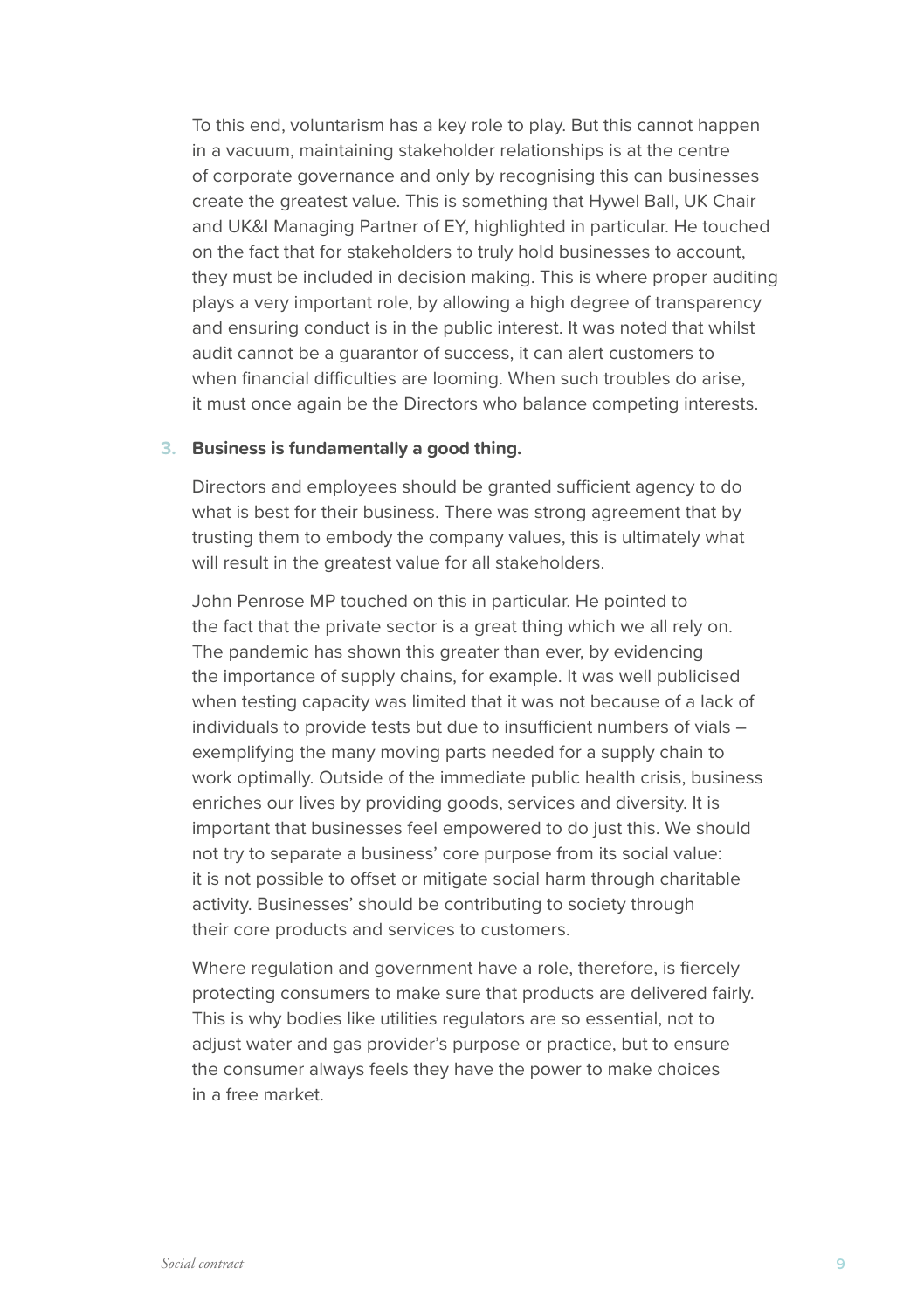#### **4. The pandemic has highlighted what is possible when the priorities of business and society are strongly aligned.**

At the height of the pandemic, hundreds of British businesses halted their everyday activities in order to respond to the coronavirus crisis. It was noted by Andrew Griffiths MP that after a couple years where government and business have drifted apart, the health crisis served to bring them much more into alignment. The urgency resulted in a much closer working relationship between ministers and industry: Cabinet ministers were on the phone to CEOs and typical slow timelines were reduced to days.

Andrew noted that this makes him optimistic for the future, particularly in reaching net zero targets, given the agility shown by industry. It also once again highlights the important role of voluntarism – in the same way that many companies chose to pause regular operations to deliver food packages or manufacture ventilators, the past year has seen a significant rise in companies announcing their own net zero targets. Andrew noted that in November 2020, around 10 FTSE 100 companies had made their own climate pledge, this number has now passed 40. This shows the power of voluntary endeavour and how individual corporate decisions can closely align with public interest.

The pandemic also allowed companies to exemplify their strong values and loyalty to their staff. In the face of reduced profits and uncertainty, many valiantly retained their staff and honoured offers of employment. Others took extra steps to respond to safety concerns and made shielding possible.

#### **5. However, the pandemic has also put enormous strain on businesses financially and has led to difficult outcomes for much of the workforce.**

Whilst for some the pandemic has been an opportunity to prove one's worth in the face of crisis, it has overwhelmingly brought huge hardship on people and businesses. This is something Janet Williamson, Senior Policy Officer at TUC discussed, as she highlighted the scale of job losses and the decay of many workers' rights, particularly those on precarious and zero hours contracts. For example, it was noted that insecure workers were nearly ten times as likely to report they had not been offered sick pay, compared to secure workers, and this also limited the likelihood of isolating as a result. Vanessa Knapp alluded to this too, suggesting that the pandemic has highlighted businesses' need to think about sustainability in the long term, by planning for future obstacles and making sure their workers are properly protected.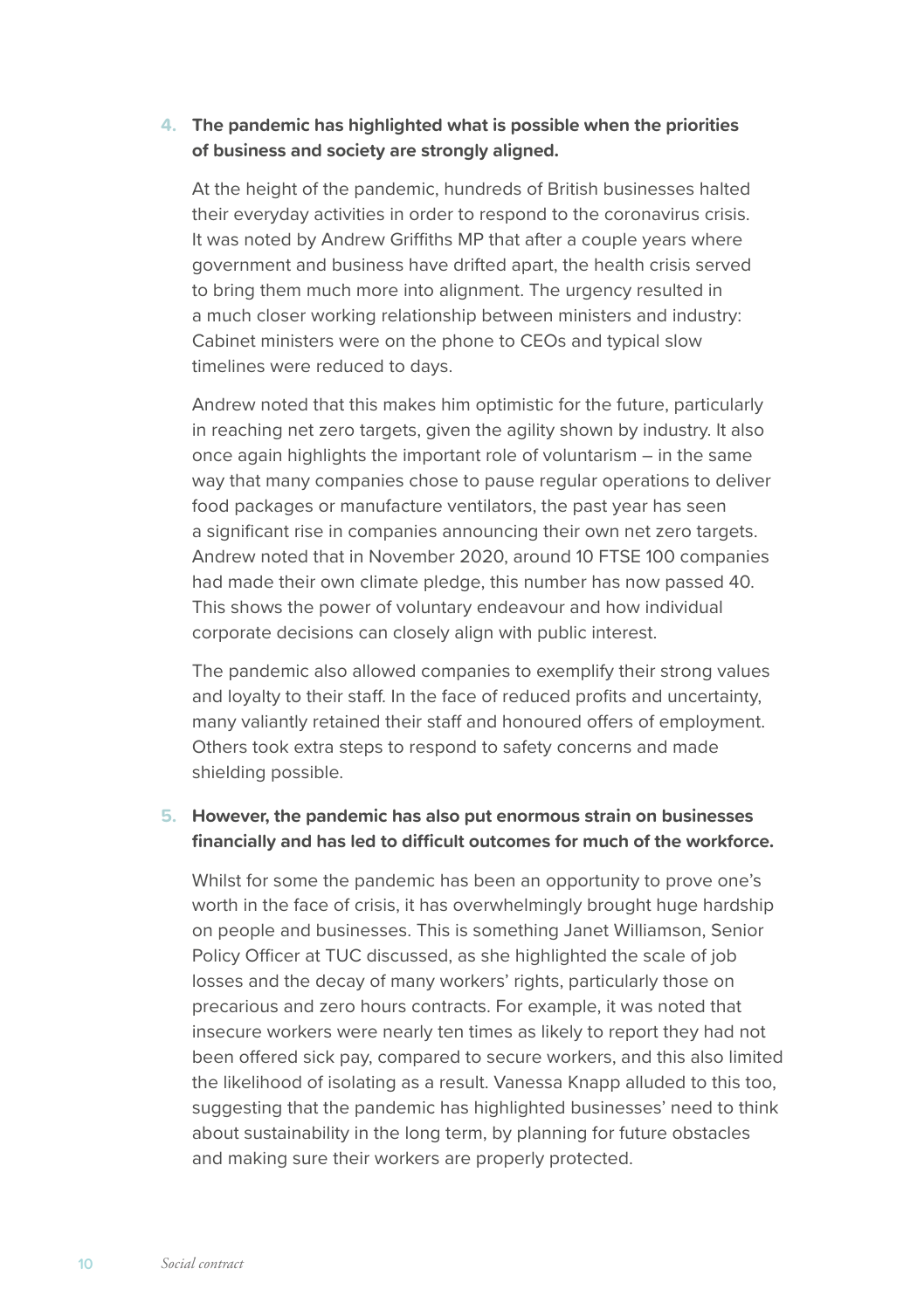It is also important that as we move on from the pandemic, we do not allow workers' rights to be permanently diminished. Janet discussed the instances whereby businesses have asked for their staff to reapply for their current role with lesser pay or lower hours. This may have gone unnoticed during the crisis but moving forward, stronger mechanisms may be needed to protect workers. John Penrose suggested initiating the recommendations of the Taylor review to do this, which have already been accepted by government, meanwhile Janet proposed enforcing the use of the term 'workforce' rather than 'employees' throughout the companies' act.

A number of the panelists reflected on the 2008 financial crisis as a point of comparison, although in different ways. Janet highlighted that following the financial crisis there was a rise in zero hours contracts and poor worker rights as businesses attempted to get a hold on their debts by reducing their outgoings. This cannot be allowed to happen again. Meanwhile others reflected on how many of the changes brought about as a result of 2008 have grown to greatest effect in the last year. Whilst this additional oversight has played a large role, there was a broad consensus that greater regulation and guidance may be needed, particularly necessitated by high debt levels.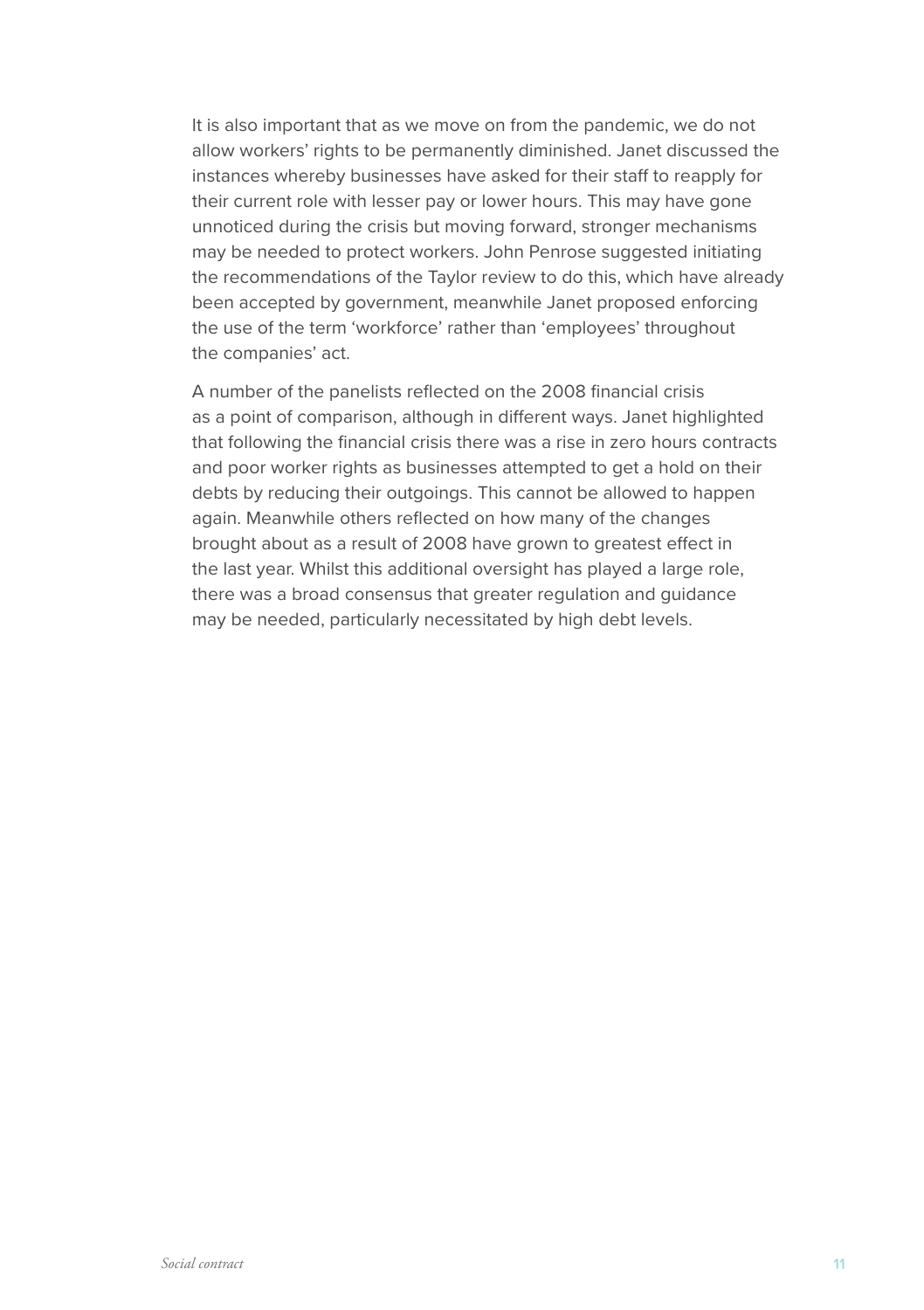## **Conclusion**

This panel discussion presented as an opportunity to reflect on the previous year and the effect it has had on businesses of all sizes. In many ways it was a conversation of two halves, the first discussed what the proper role for government and regulation is in relation to corporate governance, and the second which was how we use this understanding to ensure a just and effective economic recovery.

There was consensus that ultimately it must be Directors and businesses themselves who should be trusted to uphold their values and champion their workers, this is in everyone's interest and many did so valiantly prior to and during the coronavirus crisis. The role for legislation and oversight is to step in when this trust fails, as a precautionary measure, rather than to guide behaviour in the first instance. By getting this balance right, we can ensure that British businesses are working towards what is in the public interest and ultimately create the greatest value for their stakeholders too.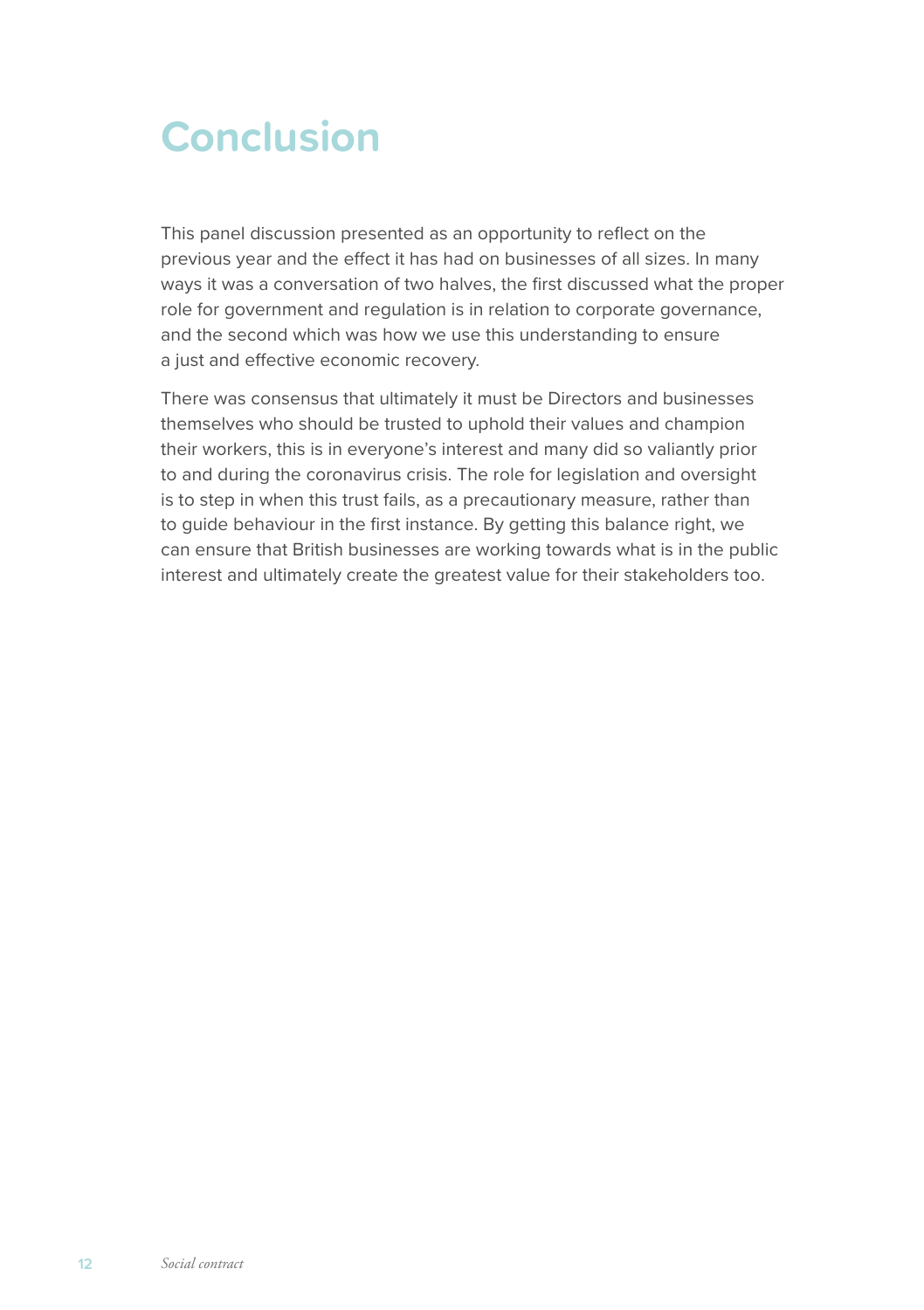# **Refreshing the rulebook**

The pandemic has made people more aware of the inequalities in society and highlighted the importance of considering the sustainability of our actions. Companies increasingly recognise this and have shown ways to tackle the challenges society faces. It is important that corporate governance encourages businesses to think about how they balance the competing interests of the company, its shareholders and those stakeholders who are affected by how the company behaves.

Recent changes to the UK corporate governance code have encouraged companies to establish their purpose, values and strategy and make sure their culture aligns with them. Directors of large companies must report how they have had regard to stakeholder interests when performing their duty to promote the company's success.

The government is proposing to establish the Auditing, Reporting and Governance Authority as a powerful statutory regulator of companies. There are concerns about the extent and effect of its powers. There are also calls to change directors' duties to make it clearer that they can promote stakeholder interests as well as shareholder interests.

The real question is how to best to encourage good corporate behaviour. Using a corporate governance code is likely to be the best approach. A code is flexible and can adapt quickly to reflect changing expectations. Coupled with an obligation to report publicly, it is more likely to bring about positive change than changing directors' duties. Any action taken now must help the UK remain attractive as a place to do business and be proportionate in its approach.



**Professor Vanessa Knapp OBE** Visiting Professor in the Department of Law, Queen Mary University of London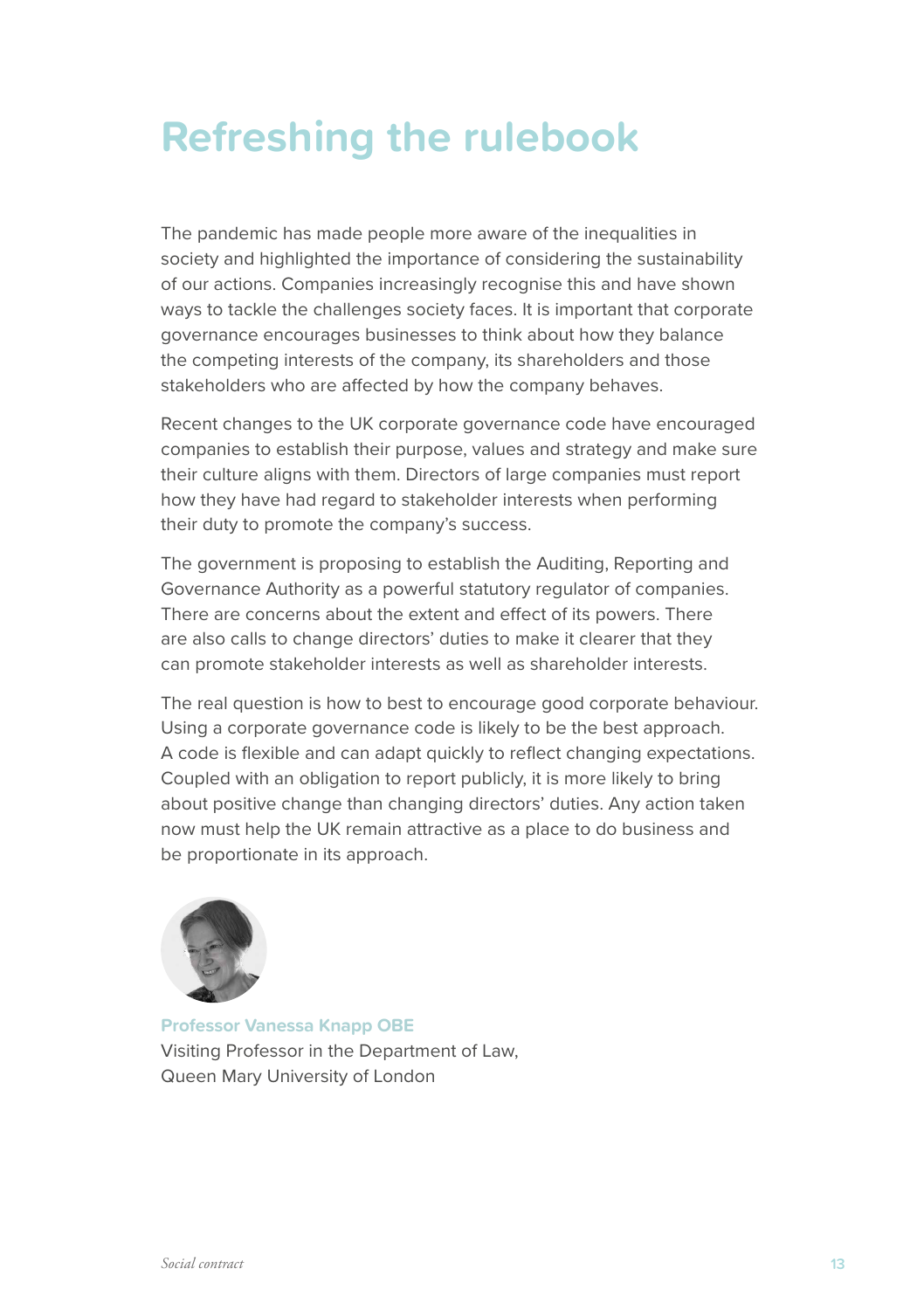## **Evolving economies**

For hundreds of years, businesses have transformed our lives for the better by creating wealth, improving living standards, creating jobs, and inventing cool gadgets that make life easier, more interesting and fun. But they can create problems too; if we don't set things up properly, it's easy to leave the door open for monopolies, rip-offs and scams to flourish. And if they do, then citizen-consumers will start to tread a lot more warily, distrusting the system and feeling like we've got to check everything because we aren't sure if it's really on our side.

And that's a serious problem. Partly because all that checking and distrust slows everything down; high trust societies and economies work faster, better and more productively than low ones. And partly because if we think the system is set up for bosses or bureaucrats or cronies rather than us, then we won't care if it crumbles and is replaced by something else. There are plenty of competing creeds that would love to brand profits and businesses as inherently bad or evil activities that constantly have to apologise and atone for some indelible, original sin.

And if they succeed, the legitimacy of our entire liberal, democratic, freemarket society is undermined. So it's essential for us to set the system up properly in the first place so it's clearly on the side of the many. That means being clearly and unapologetically on the side of consumers, with strong rules to protect us from scams, cons and rip-offs, plus lots more choice so that we can all find what we want, rather than what some politician or bureaucrat has decided for us instead.

The latest challenge comes from digitisation. It's creating all sorts of brilliant, amazing new things that we all love, but it is also giving fresh legs to neweconomy versions of the old scams and rip-offs too. That means we need a new, re-tooled Competition Act so we can deal with digital dodginess just as easily as the more traditional analogue versions, and updated regulators to apply the new laws too. The world won't stop moving and improving, so we can't either.



**John Penrose MP** Member of Parliament for Weston-super-Mare, The Prime Minister's Anti-Corruption Champion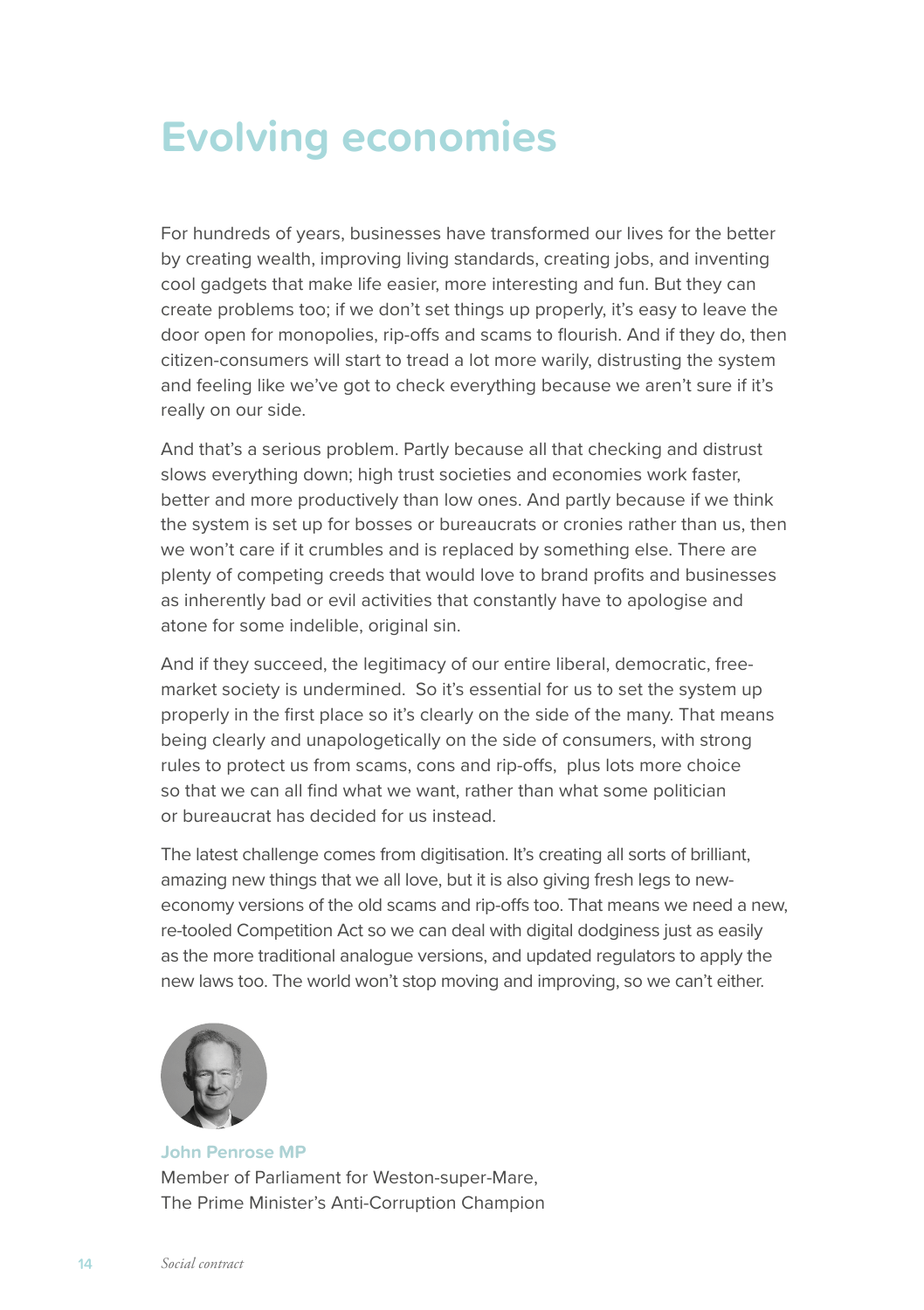### **A new deal for workers**

The pandemic has shone a new light on the world of work.

We realised which jobs we really depend on, including the supermarket, delivery and transport workers who went out to work while many of us stayed at home. Many of these workers are low paid and insecure. And they're not alone.

Before the pandemic, insecure work in the UK had risen sharply to reach 3.6 million or one in nine working people. Average real wages were still lower than they were in 2008.

If we are to build back better after the pandemic, this must mean a new deal for working people.

Early signs are not encouraging. Nearly 1 in 10 workers have been told to re-apply for their jobs on worse terms and conditions or face the sack. And almost a quarter say their working conditions, such as pay or hours, have been downgraded since first lockdown in March last year.

After the financial crisis, we saw a deterioration in many workers' terms and conditions and the rise of insecure work and low pay. This time we must do better.

Companies must move away from business models based on insecure work and fragmented employment relationships. They must ensure that all the workers who make their products, deliver their services and support their internal operations are employed on secure contracts and paid decent wages.

Best practice is important, but it is underpinned by legal requirements for minimum standards and the incentives created by the regulatory framework, including corporate governance.

The TUC is calling for the word 'employee' to be replaced by 'workforce' throughout the Companies Act. This would broaden the scope of reporting requirements and directors' duties to cover the whole workforce, rather than just directly employed employees.

This would close a loophole that has arisen as when the Companies Act was being drafted, prior to 2006, indirect employment was much less prevalent than it is now, and the word 'employee' was clearly not intended to differentiate between different part of a company's workforce.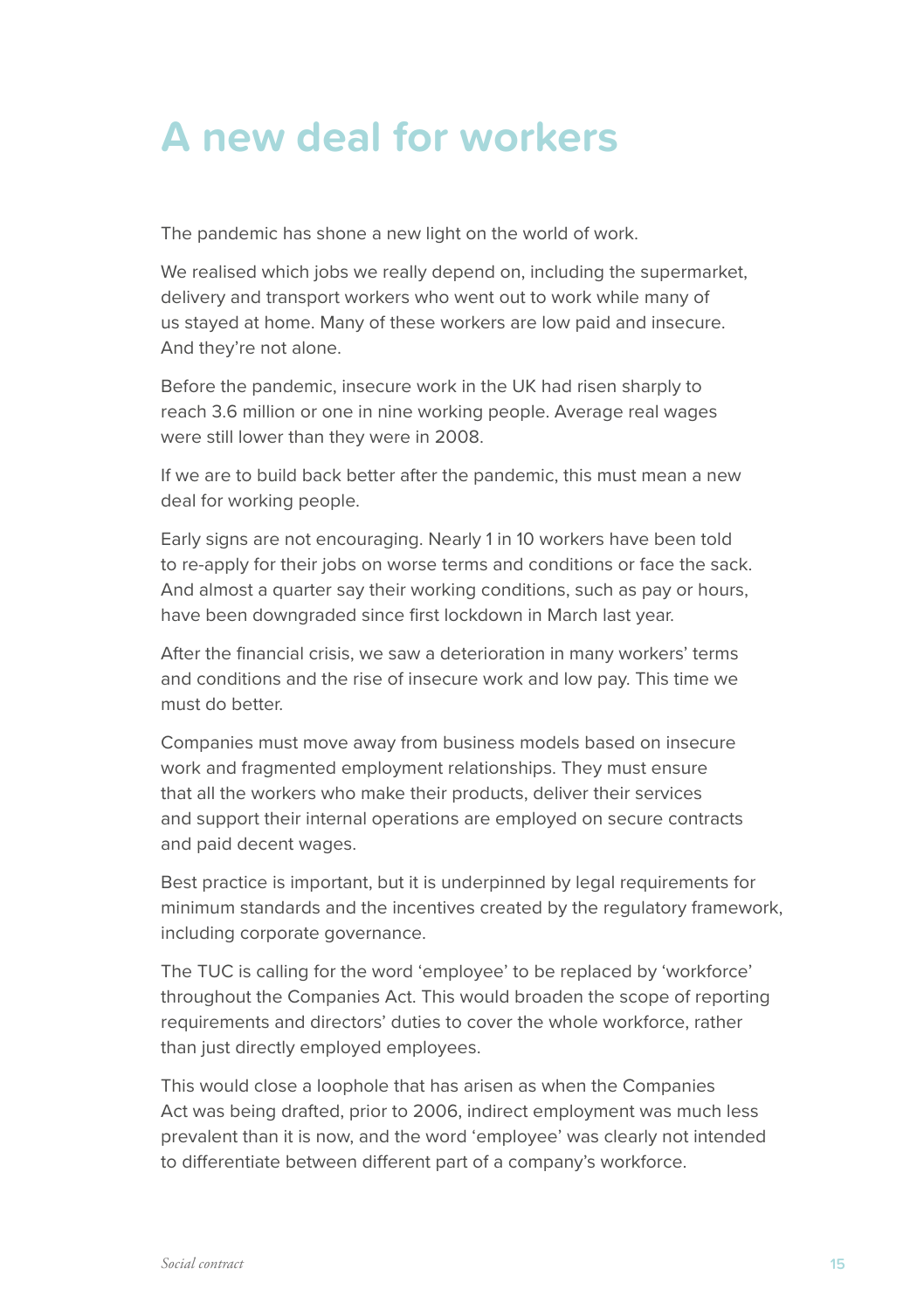The use of the word 'employee' in the Companies Act affects the quality and accuracy of company reporting. Some companies with a large proportion of indirect workers exclude their indirect workers from their annual reports, despite the latter's contribution to the company's products, services and profitability.

This small but significant change has already been reflected in the 2018 Corporate Governance Code and the Wates Corporate Governance Principles for Large Private Companies, which both use 'workforce' throughout.

Primary legislation will be needed to implement the proposals in the BEIS consultation on audit and corporate governance. This provides a vital opportunity that must not be missed to close this loophole and ensure companies take responsibility for their whole workforce.



**Janet Williamson** Senior Policy Officer, Trades Union Congress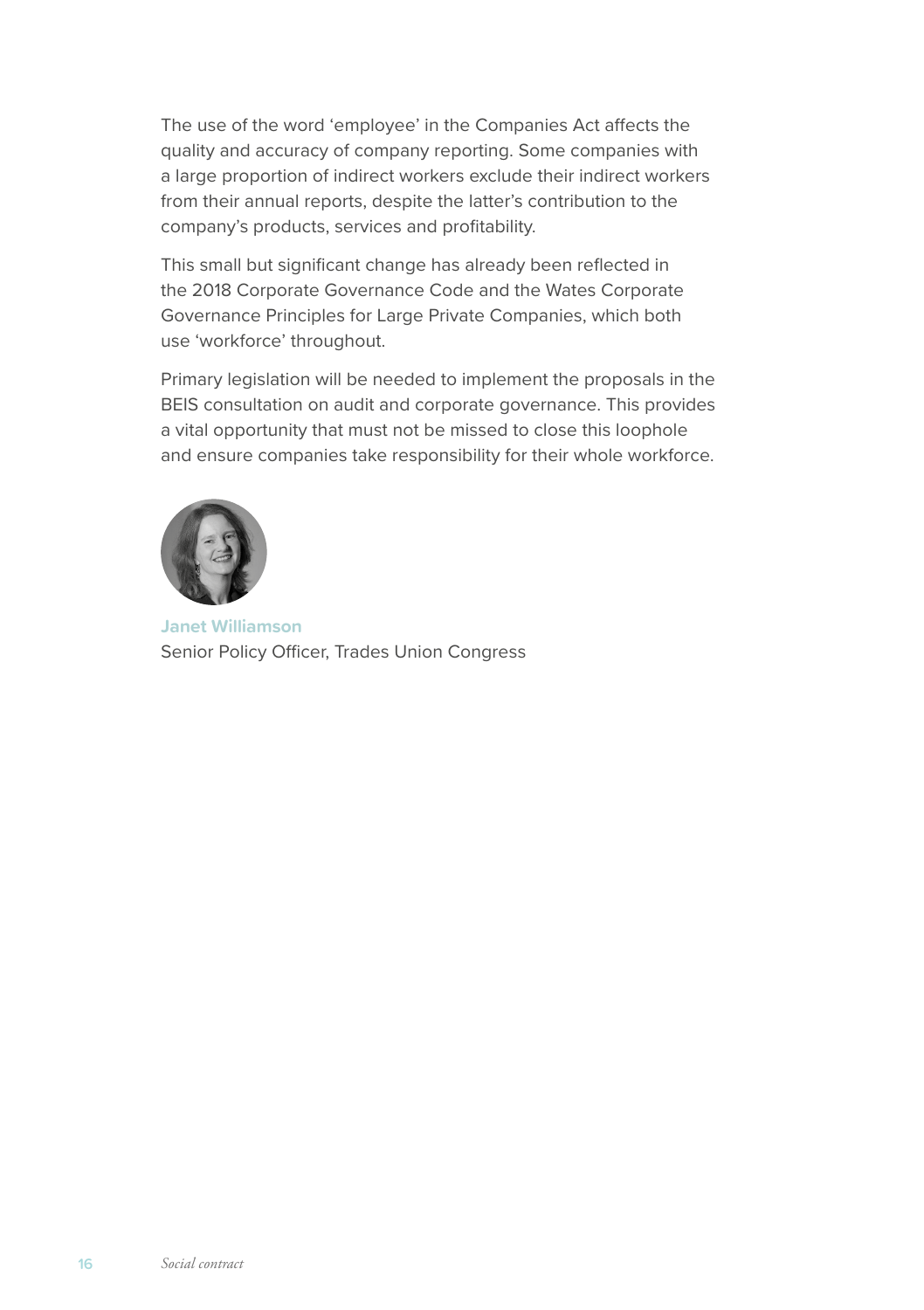### **Support Onward**

Onward is an independent, not-for-profit thinktank. We rely on the generous support of individuals and trusts, as well as partnerships with charities and businesses, to support our leading programme of research and events.

### **Individual and Trust donations**

Onward's core programme of research is funded by individual and trust donations. If you are an individual or represent a philanthropic trust and would like to support our ongoing research agenda, we would love to hear from you. We do not accept corporate funding for research reports.

Please contact us on [office@ukonward.com](mailto:office@ukonward.com) if you would like to donate by cheque or you can donate electronically using Onward's account details below.

UK Onward Thinktank Ltd Not-for-profit company no. 11326052

Bank: Natwest Account number: 21328412 Sort code: 50–10–05

Please note that Onward retains copyright and full editorial control over any written research it produces, irrespective of funding.

#### **Partnerships with companies and charities**

Alongside our research, we want to work closely with charities, trusts and businesses, large and small, to further the political debate and bring the expertise and ideas from outside government to bear on the policymaking process.

If you would like to partner with Onward as a sponsor of one of our roundtable events or conferences, or to join our Business Leaders Network to engage further with our work, please get in touch at [office@ukonward.com.](mailto:office@ukonward.com)

#### **A commitment to transparency**

Onward is committed to transparency and will publish the names of individuals and organisations who give us more than £5,000 of support each year. This is published on our website twice a year.